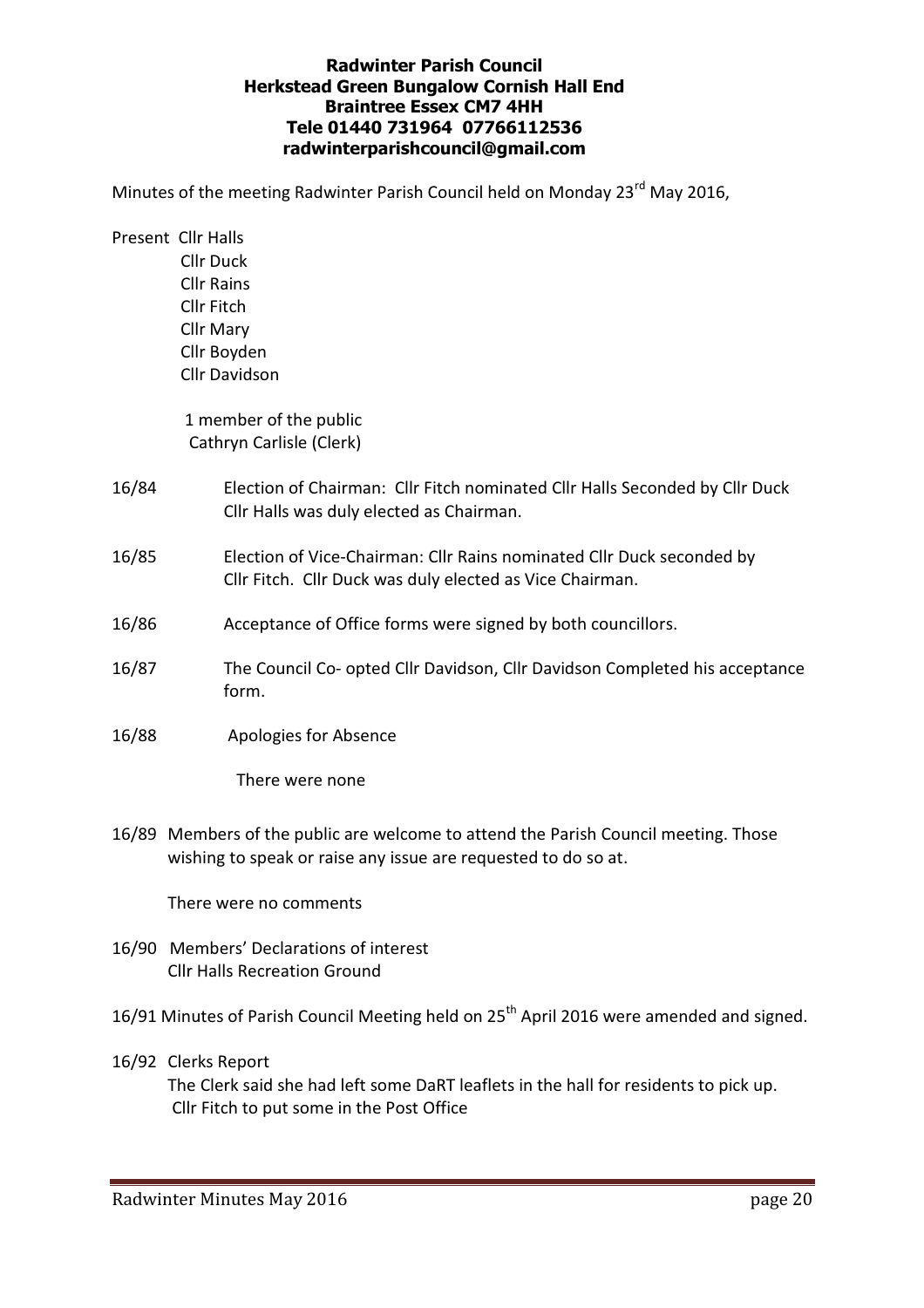The WasteBusters volunteer scheme is running its next training course at Great Dunmow Library on Saturday June 25<sup>th</sup>. WasteBusters volunteers are trained to help residents reduce their waste, reuse and recycle. They perform an important role in Essex, delivering talks, workshops and attending events all around Essex. The Clerk has passed this on to the WI to see if anyone is interested. Peter to put this on the website

- 16/93 District Councils Report No Report
- 16/94 County Councillors No report
- 16/95 Recreation Ground:
	- 16/95.1 Recreation Ground update

Recreation Ground Committee are in a position to start works on the Recreation ground, they are writing to let us know formally about their plans. Hopefully, nothing will come as any surprise given the continuous involvement of Parish Councillors on the steering group.

As we know for the past few years we have investigated various funding options for the proposed developments on the recreation ground. After several frustrating years they have been fortunate to secure a grant of £80,000.

This grant puts them in the position of being able to complete some of the works that they have previously discussed with the PC, but not all.

With this grant, along with the £20,000 the parish council have set aside, the donations given for the East View Close development and the section-106 money still to come, they will have enough money to build the access road, the pavilion and the MUGA.

Funds will still be needed for fitting out the kitchen, equipping the building and some of the external works and they will continue to apply to small grant-giving bodies for these items.

They have already begun to enhance the play area with a zip-wire (currently being installed), and they plan to continue to add and update this area by applying for further grants over the next few years.

Apart from that mentioned above, the main thing that they still need to find funds for is the creation of the new football pitch. they have had quotations for approximately 40 – 50k to hedge/fence, level, put in drainage and seed a new pitch. The funds detailed above will not cover this.

They feel that there is great benefit to the village to start on site with the MUGA and the Pavilion as soon as possible. With the intention to continue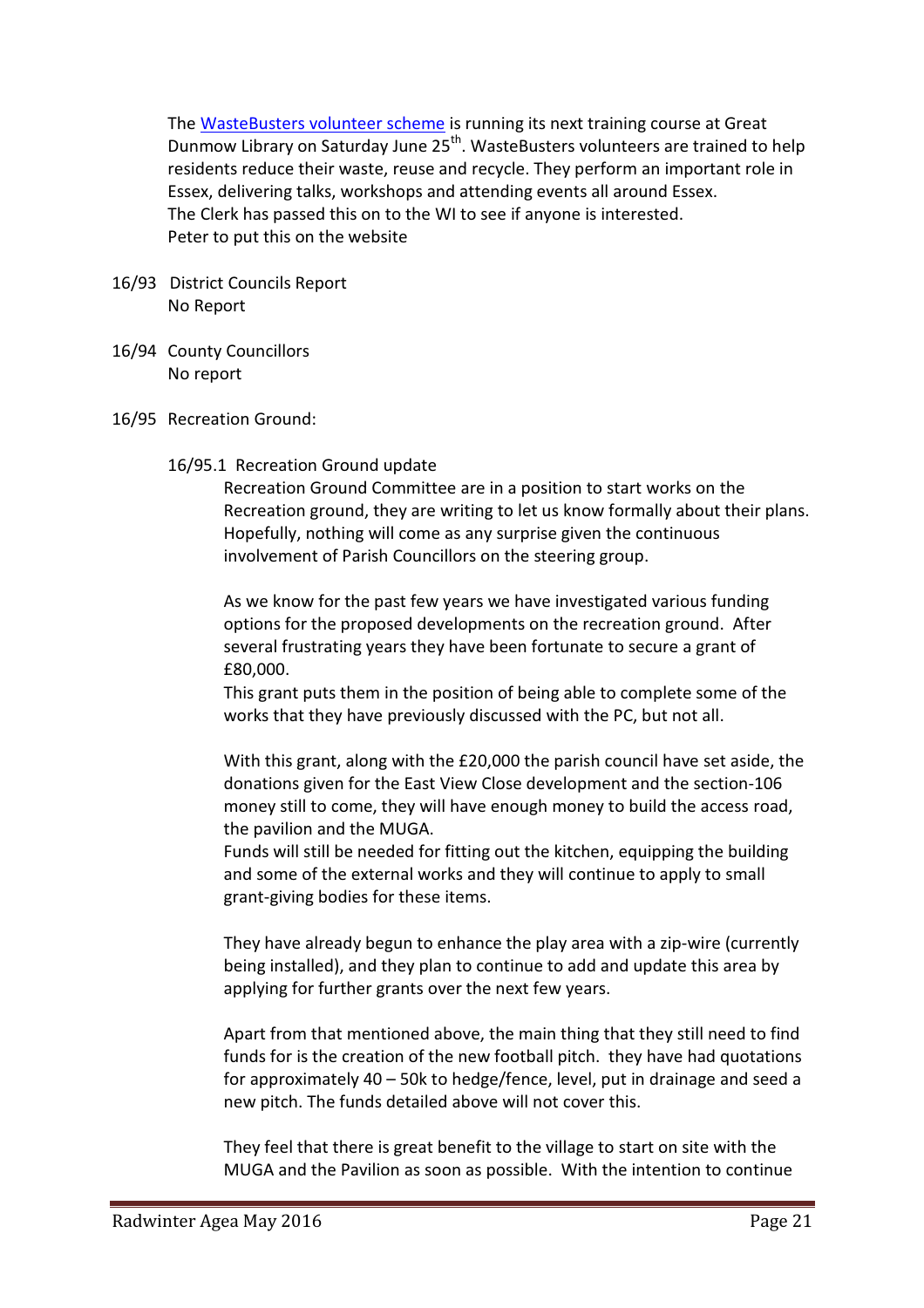to seek funds for the pitch and start work on that as soon as they become available.

Fortunately, the current football pitch will be retained and, although they have no Radwinter team, Saffron Walden Town FC continues to use this and is happy with the current position.

Once they have sorted out details with DEFRA, plus the contract with the builder they hope to start building the new pavilion in August, with a completion date of May 2017.

They anticipate that we will be able to start the MUGA once the section 106 duty has been discharged (giving the PC ownership of the land), and the planning permission for change of use from agricultural to leisure has been obtained. They understand that the Parish Clerk has this in hand and they would be grateful if we could keep us informed of progress in this matter.

The Entrance to the Recreation Ground, The Clerk still hasn't heard anything from Jeremy Denn. Cllr Halls to send The Clerk his contact details.

16/95.2 To decide on how much to give for the Hangi event

The Clerk had spoken to with Julie Haines and the Accountant and we suggested a £500 grant. Cllr Fitch proposed that we give a grant of £500 this was agreed by all Cllrs present.

The Hangi will be held on the  $11<sup>th</sup>$  June, the Gate to the Recreation Ground will be locked on the  $10^{th}$  June.

# 16/96 Finance:

To agree the following payments:

| 16/96.1         | Cathryn Carlisle -       | salary                             | 27  |
|-----------------|--------------------------|------------------------------------|-----|
| 16/96.2 £88.03  | E-on                     | Electricity                        | d/d |
| 16/96.3 £23.00  | Cathryn Carlisle         | <b>Clerk Expenses</b>              | 28  |
| 16/96.4 £48.38  | A & J Lighting           | Maintenance                        | S/O |
| 16/96.5 £31.02  | BТ                       | Telephone                          | D/D |
| 16/96.6 £6,000  | <b>Recreation Ground</b> | Grant for 2 years                  | 29  |
| 16/96.7 £20,000 | <b>Recreation Ground</b> | <b>Grant for recreation Ground</b> |     |
| 16/96.8 £500.00 | Hangi Celebration        | Grant                              | 30  |

- 16/96.9 Monthly Budget and Bank Reconciliation Were agreed by all members of the council present.
- 16/96.10 Bank Account Update Cllr Halls and The Clerk are still sorts the Building Society Account out.

### 16.96.8 Annual Return

Annual Governance Statement. Was completed.

16/96.9 Annual Return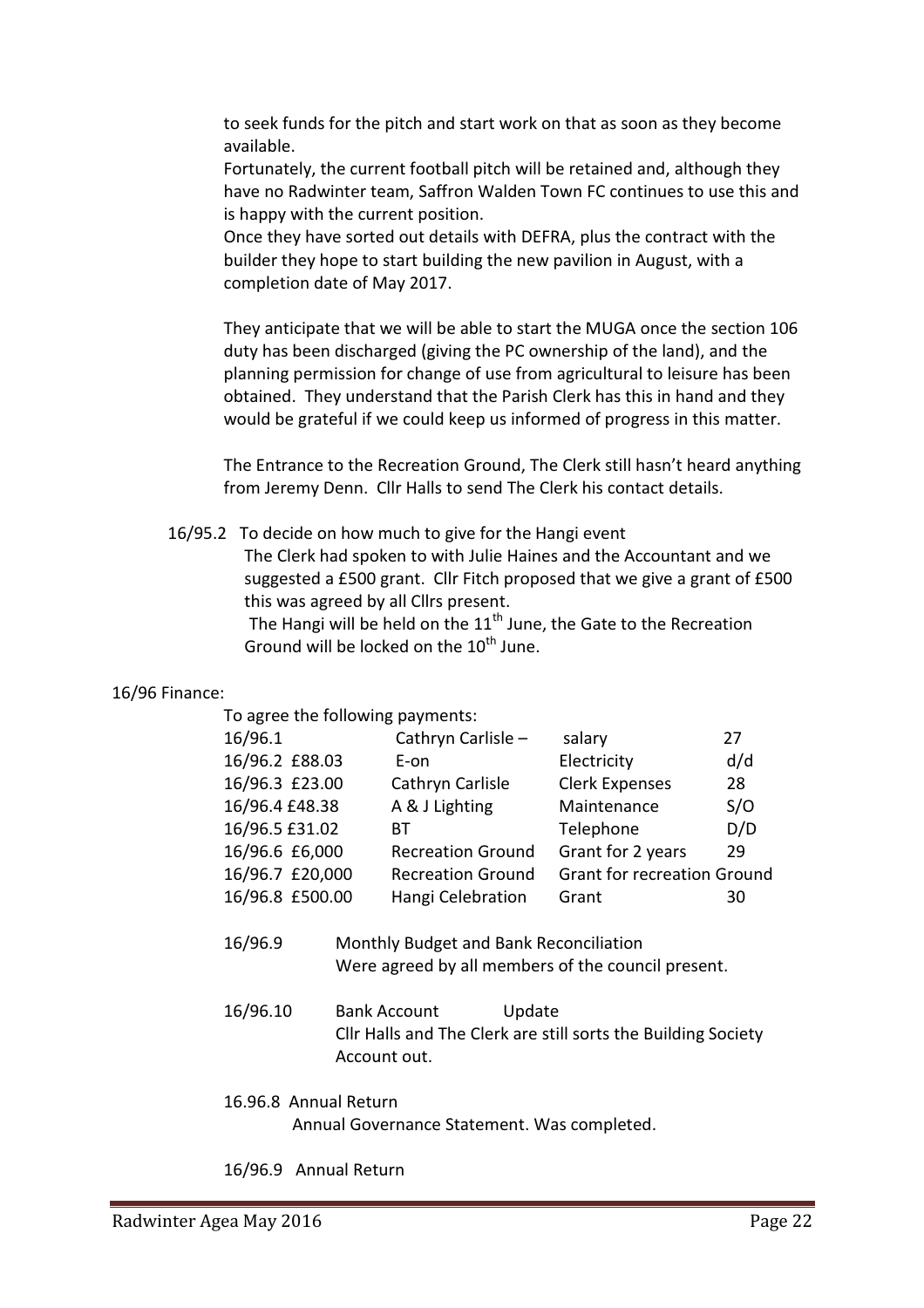Accounting Statement for account 2015/16 was signed off.

- 16/97 Recent Planning Applications:
	- 16/97.1 UTT/16/1356/FUL Proposed Vehicular access from paddock onto public highway.

Maypole Cottage Walden Road Cllr Recommended approval

- 16/97.1 Planning Results
- 16/97.2 New Development of East View

DC Howell has spoken to Nigel Brown at Uttlesford about this. Nigel Brown is in regular contact with Peter Stocking, who the DC believes is the MD of Enterprise. DC understands there were some delays getting the s278 agreed with Essex, so they are behind their expected timetable, but that they are making good progress getting the access route in from the Walden Road completed. They are reluctant to give an exact date (partly because they have had some issues on site that have delayed matters), but in Nigel's words 'there is light at the end of the tunnel'. My guess is that it will be another 3-4 weeks.

DC is told that in the meantime Enterprise are attempting to minimise the number of movements through East View. Clearly, the sooner this is resolved the better for everyone.

So far as damage to pavements etc. is concerned, there will have a been a 'conditions survey' done before work commenced. Enterprise will be responsible for the cost of any remedial work to pavements etc. Frustratingly, in DC experience Essex CC are sometimes a bit lax in recovering money from developers to cover the cost of repair, or it gets lost in the general budget and repair work isn't done. However, the system when it works ensures that damage is recorded and made good.

Enterprise have been reminded of the promise that there will be no vehicle movements during school run time and DC is told they are instructed all suppliers not to deliver between certain times. If there have been examples it would be good to know which supplier has been ignoring the instruction.

The Councillors investigated that the light that was taken down belong to the Parish Council.

16/97.3 Local Plan Call for sites

DC Reported at the APM that Uttlesford thought that no sites in Radwinter were suitable for development.

16/98 Highways: Updates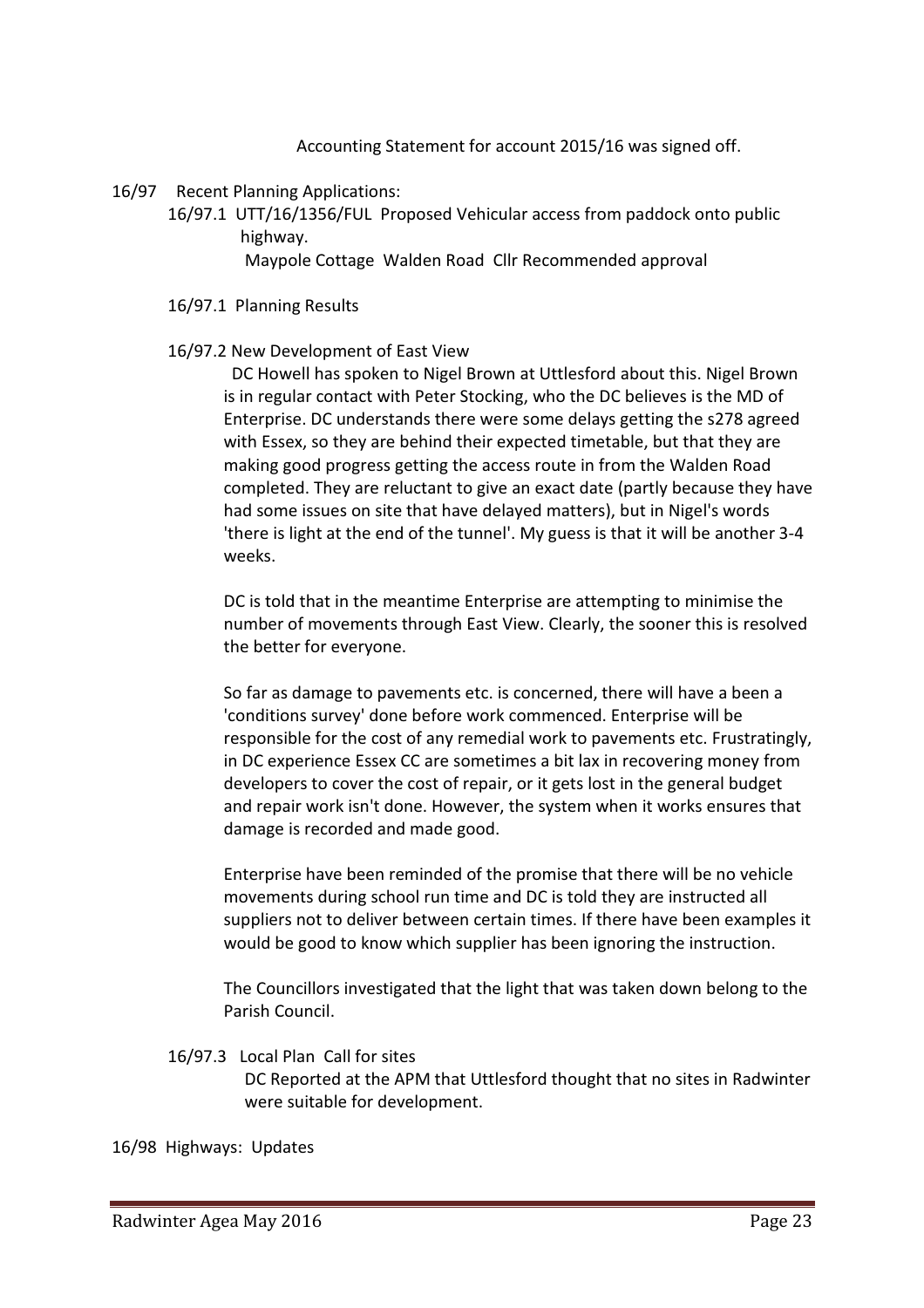Clerk to chase the sign on the Ashdon Road, signs cleaning, The Clerk suggested that she tries to get the Community Payback team to paint and clear the posts and rails on the Walden Road.

The High Path has been reported.

### 16/99 Stocking Green update

To receive email from Sonia Williams Enforcement Officer, it was agreed that The Clerk would write to the Enforcement Officer and saying "that the land has been made good, The Parish Council have resolved all problems at the present time."

Cllr Davidson reported that the piece of land that had been fence off to keep the deer out is now flourishing with wild flowers and the trees are beginning to grow.

- 16/98 Website/Broadband
	- 16/98.1 Broadband update

 County Broadband is still waiting for people to get in touch to do some canvasing around the village.

 Cllr Fitch and Andrew Cohen went to a meeting about Essex Broadband, at the moment there is only fibre up to the cabinet near the plough, at the moment there is no plan to put fibre into the exchange, Cllr Fitch is waiting to get an update from Superfast Essex.

# 16/99 Reports from Councillors with matters affecting the village

The Clerk and Cllr Fitch got the letter off to the Archdeacon, about the repairs to the Churchyard.

There been an email going round about dog walkers not picking up dog poo in the church meadow. The email sound as if it has come from the Parish Council the Clerk has confirmed that she didn't send the email.

# 16/100 Village Furniture

 16/100.1 To discuss whether to employ a handy person to take on repair jobs To discussed at the next meeting

# 16/101 Neighbourhood Plan

Cllr Davidson put his name forward to help with the Neighbourhood Plan. Cllr Fitch already has a couple of people interested. The Clerk to see if RCCE would come out and give a talk to the residents.

### 16/102 Annual Parish Meeting

Cllrs thought that the APM went really well, it was agreed that we needed to publish the meeting more, we need to get some of the sport club to the meeting

### 16/103 Where rivers Flow

The Clerk to contact Charlotte Smith the Flood Assets Manager to say that the Parish Council would like to take part.